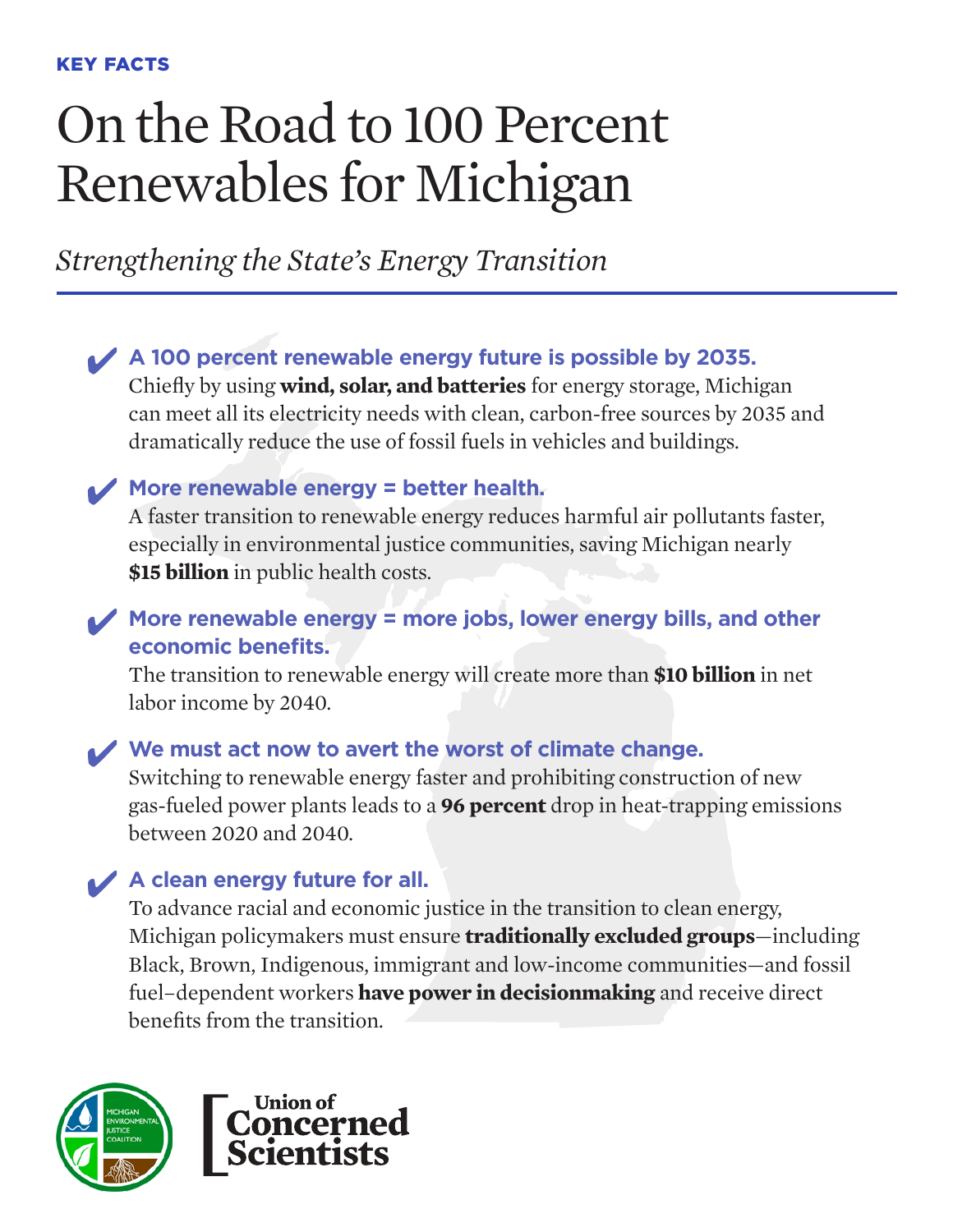## Michigan Needs a Renewable Electricity Future—and It is Possible

Demands for climate action surround us. In Michigan, the average yearly temperature has increased by up to 3°F across parts of the state, leading to changes in weather patterns that create major concerns about heat-related and respiratory illnesses, among other dangers (Michigan Department of Health and Human Services, n.d.). Further increases in extreme heat could put nearly 900,000 outdoor workers in the state at risk of losing an average of three workdays per person each year, jeopardizing \$466 million in total earnings each year (UCS 2021).

To act on climate change, Michigan must eliminate heat-trapping emissions from how the state generates electricity. It also must convert transportation, heating, and other sectors to run on carbon-free electricity instead of fossil fuels.

In considering the path forward, Michigan must account for effects of our energy choices beyond climate change so that the benefits of a cleaner electricity grid reach everyone. Specifically, the transition to clean energy must end historic inequities that have overexposed low-income communities and communities of color to air pollution.

Recognizing the urgent need for action, in 2019, under Governor Gretchen Whitmer, Michigan joined the US Climate Alliance (USCA), a group of states committed to upholding the objectives of the 2015 Paris Climate Accords. In 2020, Governor Whitmer also established a goal for the state to achieve "economy-wide carbon neutrality" by 2050. As the state decarbonizes its economy, the electricity sector plays a key role given the adverse climate and health consequences of burning coal, gas,<sup>1</sup> and other fossil fuels to generate electricity and given the importance of electrifying heating and transportation.

The Union of Concerned Scientists partnered with the Michigan Environmental Justice Coalition to explore potential pathways to reach 100 percent renewable electricity in Michigan on a timely basis. Using the Regional Energy Deployment System (ReEDS) electricity model from the National Renewable Energy Laboratory, we examined how a portfolio of energy resources under a strengthened renewable electricity standard (RES) could meet all of the state's electricity needs by 2035. Our "100% RES" scenario also modeled high levels of electrification as the state works to meet its overall climate goals given the need to decarbonize transportation, heating, and other sectors. In addition, we partnered with the research nonprofit Greenlink Analytics to assess how a transition to renewable energy most directly affects everyday lives, in terms of changes in public health, jobs, and household energy bills.



*As Michigan decarbonizes its economy, the electricity sector plays a key role given the adverse climate and health consequences of fossil fuel–fired power plants (such as the coal-fired Monroe plant, one of the state's most polluting facilities). Our modeling research shows that Michigan can meet 100 percent of its electricity needs by 2035 using renewable resources.* 

# **A Faster Move to Renewable Electricity Brings Many Benefits**

#### **Energy Capacity and Generation**

Under current policies and plans—the "No New Policy" scenario in our analysis—the state has about 3 gigawatts (GW) of wind capacity in 2040, producing about 9,600 gigawatt-hours (GWh); 8 GW of solar produces about 15,000 GWh. Wind and solar go from 7 percent of the state's electricity generation in 2020 to 20 percent in 2040. However, that increase displaces only some fossil fuel generation. While coal generation disappears, electricity from gas nearly triples. Overall, the share of electricity from fossil fuels falls slightly, from 62 percent in 2020 to 57 percent by 2040.

By building out wind, solar, and batteries for energy storage more aggressively, Michigan can meet 100 percent of its electricity consumption with renewable energy by 2035, even with high electrification. By 2040, the 100% RES scenario yields more than 14 GW of wind, more than 24 GW of solar, and almost 6 GW of batteries. The wind and solar resources produce 51,000 GWh and 52,000 GWh in that year, respectively, going from 7 percent of electricity supply in 2020 to 57 percent by 2040—thus meeting growth in electricity demand.

While renewable resources meet all of Michigan's electricity consumption needs in the 100% RES scenario, coal and gas plants continue operating. This is because the Midwest power grid, like grids in much of the United States, is interconnected across states and power is exported across state lines. To better reflect how Michigan might achieve its goals for carbon reduction,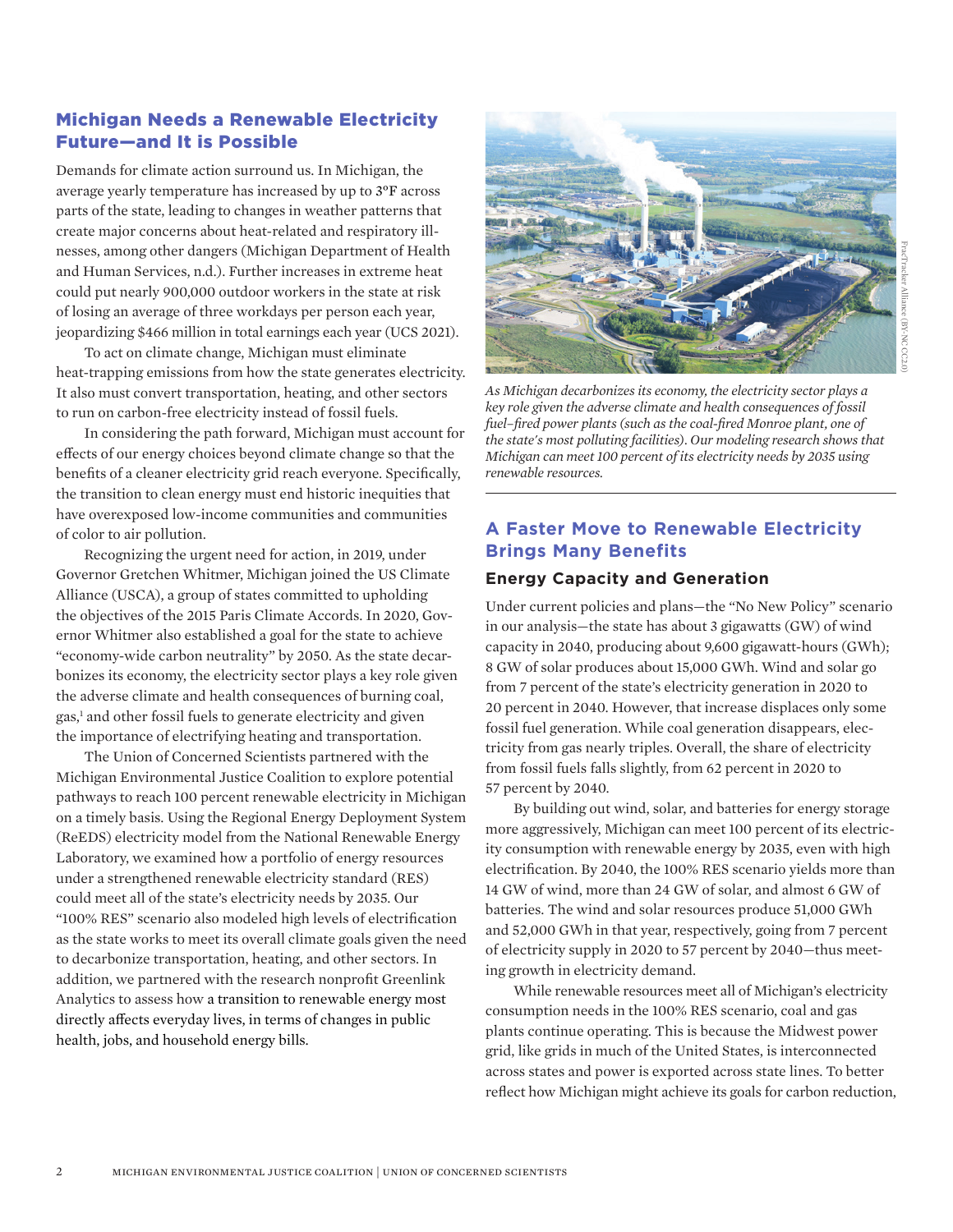# FIGURE 1. Three Scenarios for Michigan Electricity Generation, 2020–2040



*While the No New Policy scenario shows some growth in solar power, the 100% RES scenario leads to much more solar and wind. The Restricted Fossil Fuel scenario leads to even greater growth in renewable energy and avoids dangerous overreliance on gas.*

Notes: "Solar" includes utility scale and distributed solar. "Gas" includes combinedcycle and combustion turbine. "Other" includes hydro, landfill gas, oil-gas-steam, and Canadian imports.

## TABLE 1. Health Benefits from a Renewable Energy Transition in Michigan

| <b>Health Impact</b> | <b>Cumulative Avoided Numbers,</b><br>2022-2040 |
|----------------------|-------------------------------------------------|
| Premature Deaths     | 400-900                                         |
| Asthma Exacerbations | 9.000                                           |
| Lost Workdays        | 43.000                                          |

we also modeled a "Restricted Fossil Fuel" scenario; it includes retiring all coal-fired power plants in the state by 2030 and restricting the construction of new combined-cycle, gas-fired plants.

By 2040, the Restricted Fossil Fuel scenario shows roughly 21 GW of wind, 27 GW of solar, and 9 GW of batteries. By 2040, wind produces 73,000 GWh and solar 55,000 GWh. Michigan would need to retire some remaining gas plants to fully eliminate emissions from the power sector (Figure 1).

## **Public Health Benefits**

Replacing electricity generated by burning fossil fuels with renewable electricity in the 100% RES scenario reduces the amount of air pollution that power plants and vehicles emit, such as sulfur dioxide (SO<sub>2</sub>), nitrogen oxides (NO<sub>x</sub>), particulate matter, and mercury and other toxic pollutants. Improvements in air quality yield substantial health benefits, including reductions in lung and heart ailments, asthma, diabetes, and developmental problems in children. The avoided health impacts from the electricity sector alone would save Michigan \$14.9 billion<sup>2</sup> in public health costs between 2022 and 2040, largely due to reductions in carbon dioxide  $(CO<sub>2</sub>)$  and  $SO<sub>2</sub>$  pollution from power plants (Table 1). The largest benefits would accrue to Wayne County, parts of which have been out of compliance with federal  $SO<sub>2</sub>$  standards for several years.

## **Emissions Reductions**

Along with reducing pollutants that directly affect public health, cleaning up the power sector can decrease emissions of  $CO<sub>2</sub>$ , the primary heat-trapping gas contributing to global warming. While emissions from Michigan's power sector will likely decline under current plans to retire coal plants in the No New Policy scenario, the reductions are faster and greater in the 100% RES scenario (Figure 2). Phasing out coal more quickly and limiting the construction of new gas-fueled plants while simultaneously transitioning to 100 percent renewable energy in the Restricted Fossil Fuel scenario produces even better results, saving nearly a decade's worth of harmful pollution.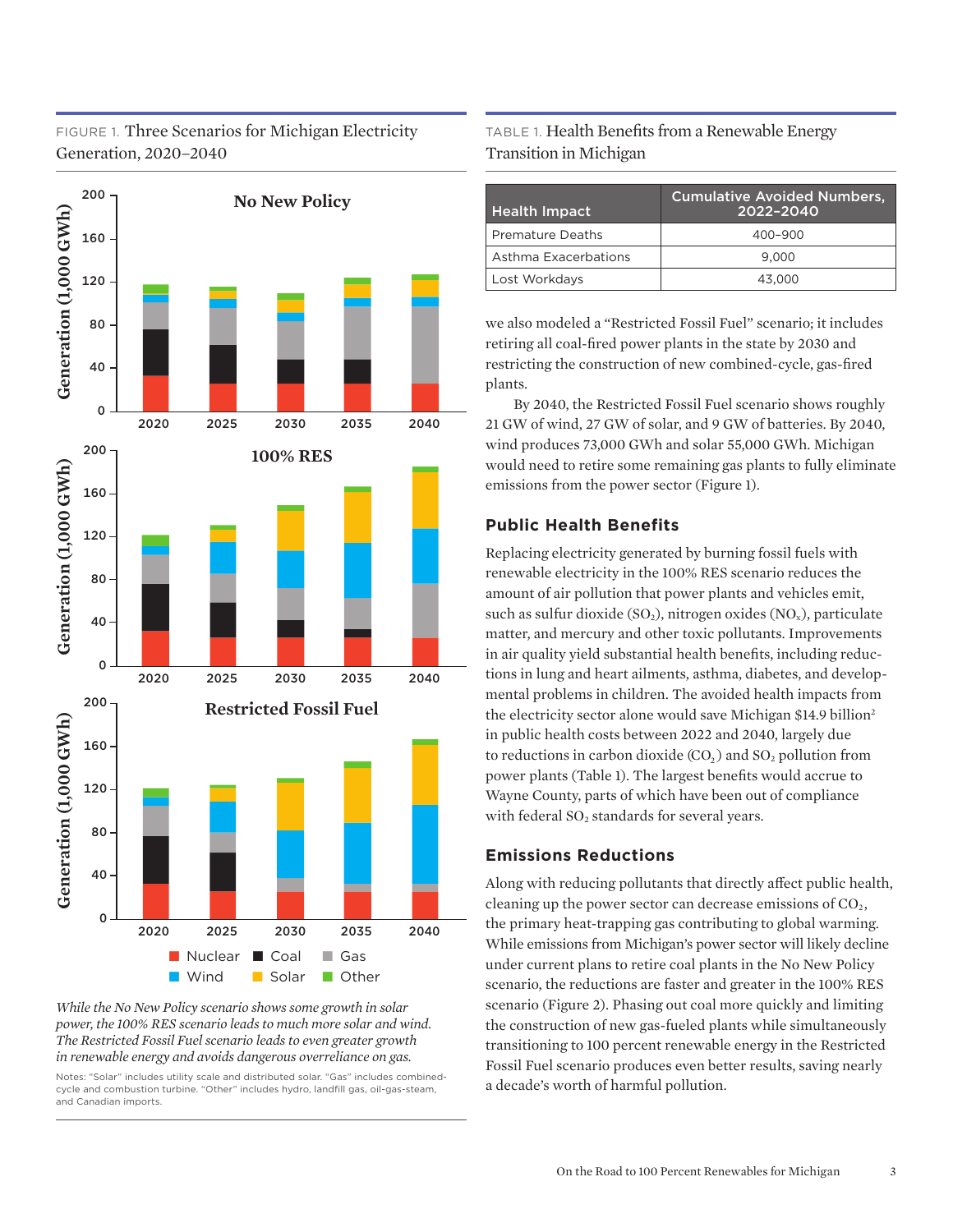FIGURE 2. Emissions Reductions in Three Scenarios, 2020–2040



*Avoiding construction of new gas plants and moving to 100 percent renewables under the Restricted Fossil Fuel Scenario keeps Michigan's electricity sector emissions trending toward near-zero with high electrification of the transportation and building sectors.*

4

#### **Economic Benefits**

The 100% RES scenario yields significant economic benefits, with substantial net growth in three key economic categories above those in the No New Policy scenario.

- **Jobs:** Michigan gains more than *400,000 additional job*y*ears*—meaning more than 100,000 additional jobs<sup>3</sup>—in the construction or installation of new power capacity, chiefly wind and solar, from 2022 to 2040. Thousands of additional jobs are created in most years, offsetting by far jobs lost in retiring fossil fuel power plants.<sup>4</sup>
- **Labor Income:** Cumulatively, labor income in Michigan increases *\$10 billion* more by 2040. Labor income includes wages and salaries, benefits, and payroll taxes, as well as income earned by self-employed individuals and unincorporated business owners.
- **Gross Domestic Product (GDP):** The jobs increase fuels *\$20.6 billion* in additional growth of the state GDP by 2040.

## **Affordability**

Consumers must be able to afford a renewable energy transition. A key metric is "energy burden," the percentage of income a household or individual spends on electricity and gas. In a 2021 survey, 54 percent of respondents had estimated energy burdens at or above 6 percent, a common marker for when energy burden becomes unaffordable (Our Power Michigan, n.d.). About 700 people, split between the City of Detroit and the Upper Peninsula, responded to the survey.

Considering only electricity and gas expenses, the average residential energy burden across the state drops in both the 100% RES and No New Policy scenarios, from 4.9 percent to 3.8 percent, between 2020 and 2040. Yet the strong electrification push in the 100% RES scenario brings further substantial savings not captured in that calculation, from reduced gasoline use for households switching to electric vehicles, as well as savings from reduced propane use for households adopting electric heat pumps.

## Recommendations: Ensuring a Just and Equitable Energy Transition

Michigan, like other states that pledge to reduce carbon emissions, has technically feasible and highly beneficial paths to achieving 100 percent renewable energy. A transition away from fossil fuels can yield cleaner air, better health, and more jobs. However, the outcomes can be unequitable if Michigan does not implement the transition with care. We must ensure that everyone reaps the benefits and that the transition does not perpetuate historic inequities in the energy sector.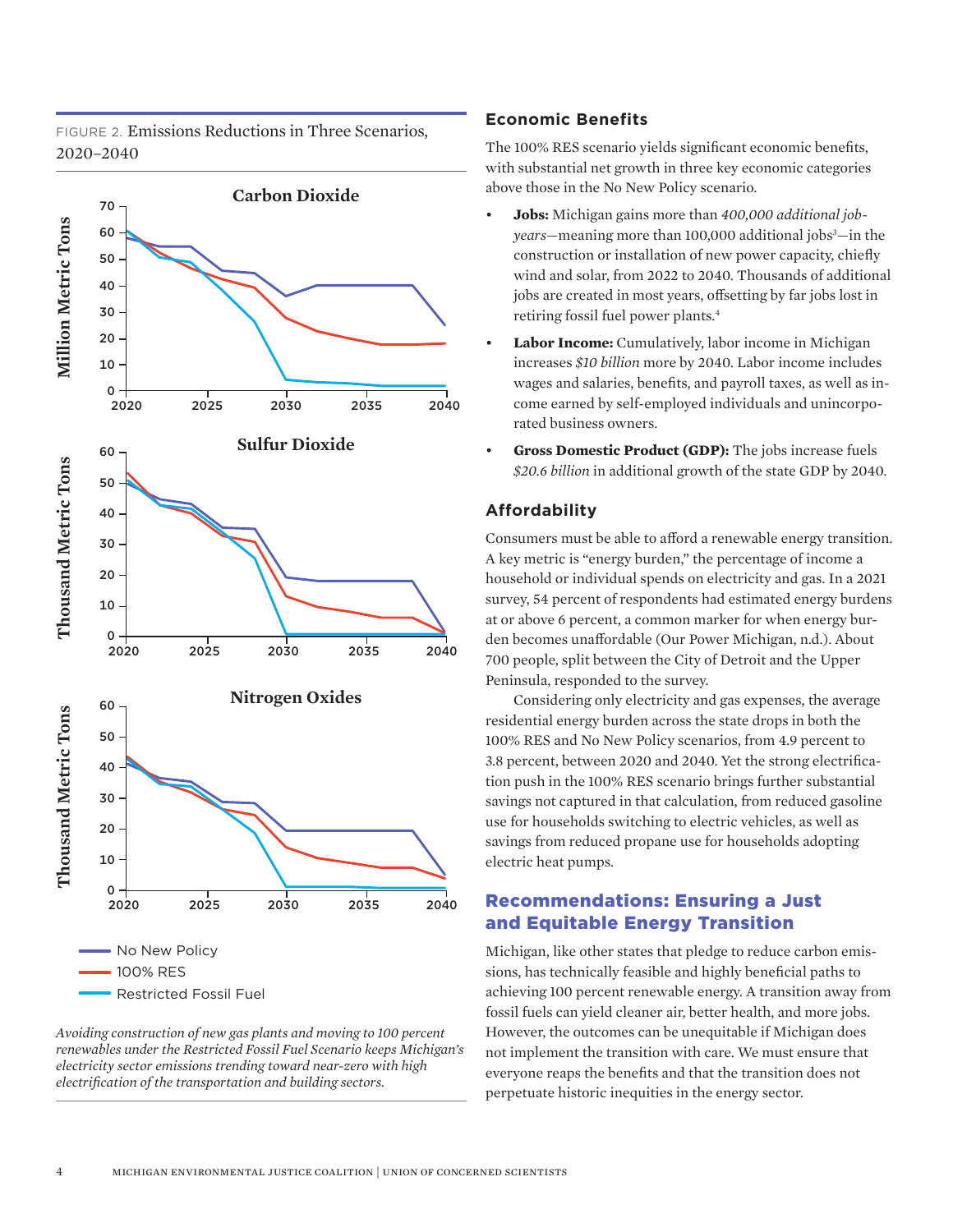Here are key recommendations as Michigan moves away from fossil fuels and toward renewable energy, improves affordability for low- and moderate-income households, and ensures good decisionmaking throughout:

- **Target reductions in power plant pollution.** State policy should prioritize reducing pollution in already overburdened communities, deter new investments in the infrastructure for fossil fuel power, and avoid dangerous overreliance on gas. Clean energy sources, such as solar, wind, and batteries for energy storage, should replace generation from fossil fuel sources, including the Monroe coal-fired power plant, one of the state's most polluting facilities.
- **Promote just transitions for fossil fuel workers and frontline communities.** As fossil fuel power plants close including planned retirements of coal plants owned by Consumers Energy and DTE Energy—job training, income support, and incentives for responsibly siting infrastructure for clean energy and manufacturing at former fossil fuel sites are key to a successful transition for workers and fossil fuel–dependent communities.
- **Directly invest in communities to increase clean energy.** State policies should promote direct investments in expanding rooftop and community solar, energy efficiency, and the electrification of transportation and heating, with a priority on investments in historically underserved people and communities. Additionally, for all communities, the state should eliminate the ability of utilities to cap distributed generation resources such as rooftop solar. Currently, Michigan does not require utilities to compensate their customers for distributed generation once the total amount of that generation in a utility's service territory exceeds 1 percent of its peak load.



- **Reduce energy burdens.** The move to clean energy will likely reduce average residential energy costs in most or all years, but, without due attention, it could increase burdens for low- and moderate-income households at some points. Unequal access to energy efficiency, rooftop solar, and other clean-energy strategies could keep low- and moderateincome households from enjoying reduced energy costs. Michigan should ensure that costs incurred by electric utilities for clean energy—and legacy costs spread over declining numbers of gas users (Dyson, Glazer, and Tepin 2019)—are addressed through either targeted energy rates or statewide policies, including energy-efficiency measures to reduce consumption. One approach is to enact percentage-of-income payment plans paired with energy-efficiency programs for households with energy burdens higher than 6 percent.
- **Develop workforce programs and entrepreneurship initiatives in renewable energy to foster high-quality, good-paying jobs.** The state must strive to advance a diverse, equitable, and inclusive workforce in clean energy industries. Everyone should be able to participate in and benefit from growth in the many sectors of the clean energy industry. In Illinois, for example, the 2021 Climate and Equitable Jobs Act provides for several workforce hubs across the state to expand access to quality jobs and economic opportunities, particularly for economically disadvantaged communities; it also mandates an incubator program to provide statewide training, mentorship, and recruitment opportunities for small clean energy businesses and contractors (Collingsworth 2021).
- **Ensure that frontline communities have power in decisionmaking.** Michigan's Interagency Environmental Justice Response Team and Advisory Council on Environmental Justice, both created in 2020, are steps in the right direction. Work toward improving equity in the energy sector and meaningful frontline community involvement in decisionmaking must continue.
- **Target transmission additions and "non-wires" alternatives at reducing reliance on urban-based fossil fuel plants.** Responsibly sited electric transmission and nonwires alternatives, such as distributed generation, energy storage, and energy efficiency, are needed to expand renewable electricity, accelerate the closure of fossil plants, and mitigate the harms in communities most exposed to power plant pollution. Legislators and other state leaders should enact policies that promote equitable siting while advancing clean energy.
- **Ensure sustainable and responsible life cycles for clean energy technologies.** Michigan should encourage responsible supply chains, incentivize the use of local manufacturers